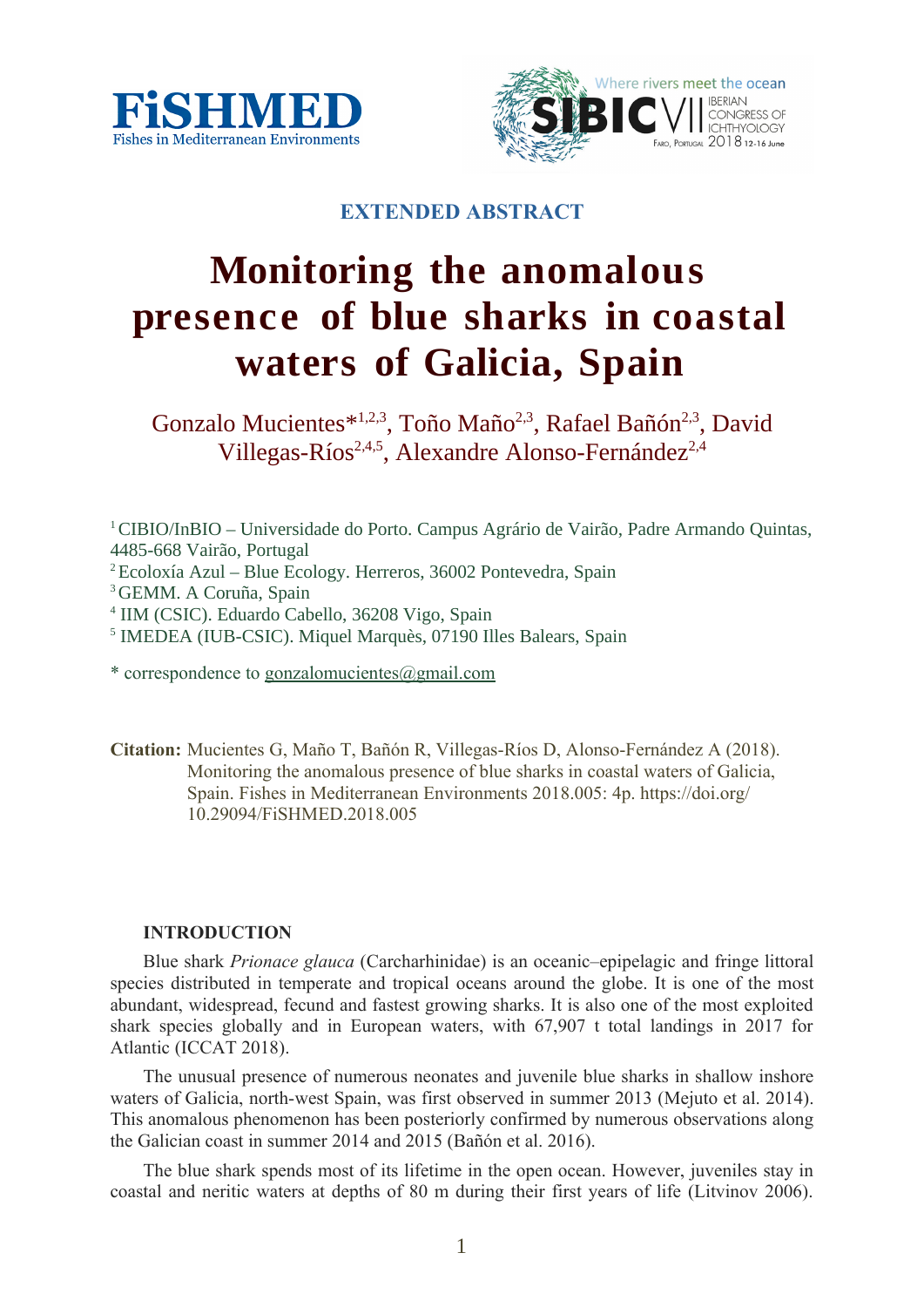# **Extended abstract SIBIC2018** DOI: 10.29094/FiSHMED.2018.005

Within the Atlantic Ocean, the north-east off the Iberian Peninsula and the Azores are considered nursery areas (Coelho et al. 2017). However, to our knowledge, there were no consistent records of coastal sharks in shallow waters off Galicia before 2013.

The aim of this study is to report and analyze this phenomenon to identify possible causes.

#### **MATERIAL AND METHODS**

This study was based on record data obtained from a citizen science approach between 2016 and 2017. Different sources of information were used to compile shark records (location-position, depth, number of individuals, sex, behavior, etc.) from direct communication, to news on the Internet and social networks. When available, photographs and/or videos were provided to confirm these reports. All shark observations are continuously loaded into a public online platform via shiny apps (https://fisheriesecology.shinyapps.io/coastal\_sharks/).

# **RESULTS**

A total of 65 observations corresponding to 106 specimens were recorded. The mean size of individuals was 72 cm total length (SD=28 cm). Observations were reported in Summer and Autumn from June to October, in shallow waters along the Galician coast (Figure 1). July was the month with the highest number of observations.

New observations and data are being collected in the year 2018. Preliminary results indicate a similar trend and an important increase of records with a total of 233 sharks recorded in 122 events. Most records occurred in August (Figure 1); there has also been a moderate increase of observations in September.

#### **DISCUSSION AND CONCLUSIONS**

Spatial predictions of monthly habitat preference for small juvenile in Eastern North Atlantic determined important areas in proximity to Galician waters from June to September (Vandeperre et al. 2016). Cantabric Sea has been suggested as a crucial habitat for small juveniles of this species in the North Atlantic (Coelho et al. 2017). Observations from research surveys on the Galician platform during September 2012 confirmed the temporary existence of aggregations of juveniles off the coast of Galicia (Bañón et al. 2016). Moreover, local fishers report the frequent presence of juveniles at the surface, sometimes in small groups in the fishing grounds a few kilometers offshore, especially in the summer (personal communication).

The common presence of newborn specimens in inshore waters is, however, a recent phenomenon, which has not been reported in other areas yet. Feeding and oceanographic anomalies were reported as possible causes of the unusual presence of *P. glauca* recruits in Galician coastal waters (Mejuto et al. 2014). The seawater temperature has increased in this region by 0.24º C per decade since 1974 (Gómez-Gesteira et al. 2011). So, changes in oceanographic conditions in traditional nursery areas, significant increases of recruitment, changes in the pupping area or a mixture of all these likely options are the most likely causes that push neonates to get closer to the coast during summer.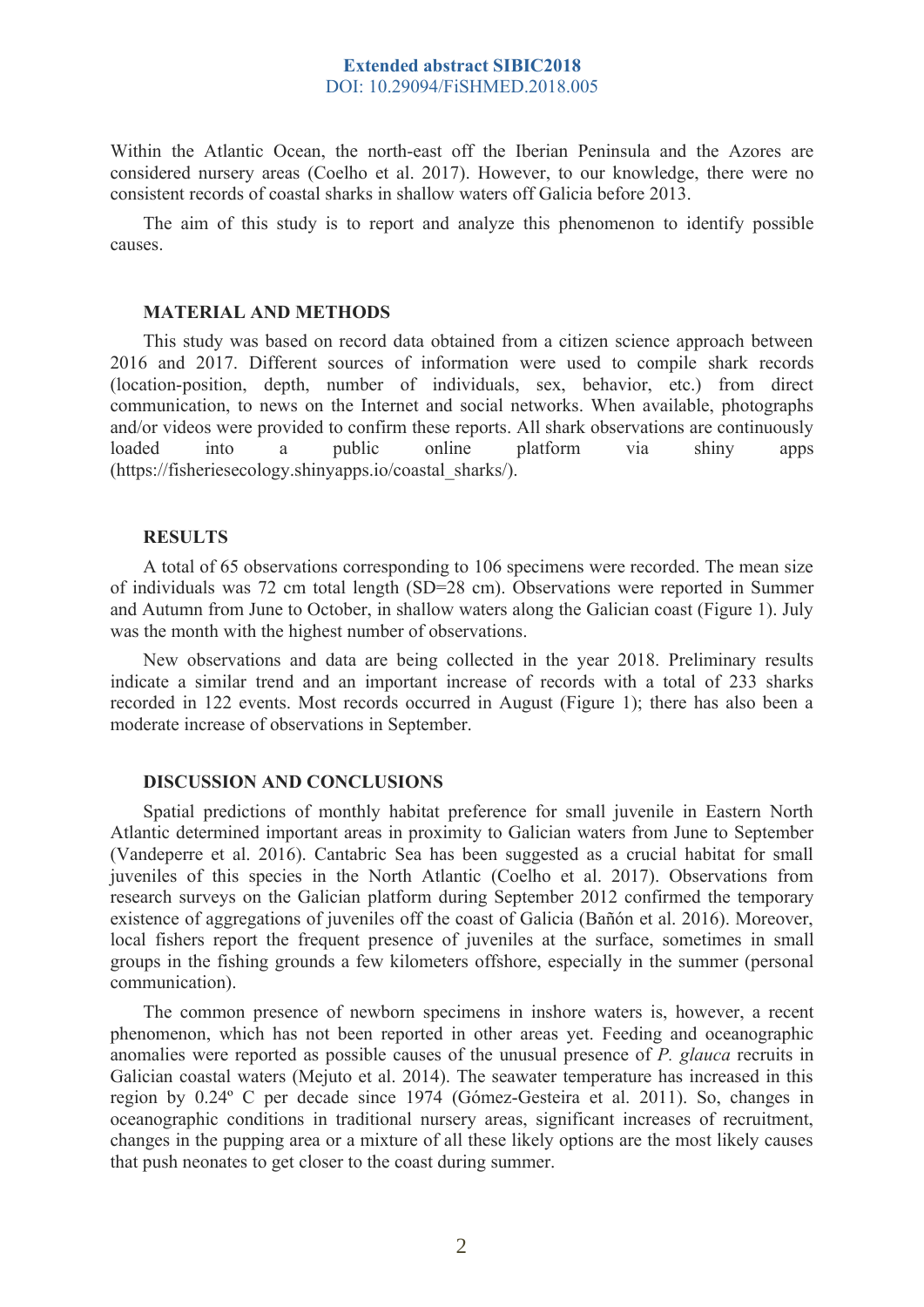# **Extended abstract SIBIC2018** DOI: 10.29094/FiSHMED.2018.005

The increase in observations may be due to several factors among which are the greatest diffusion of the project. However, to reach solid conclusions it is required a long time monitoring of the presence of this phenomenon.



**FIGURE 1**. Number of blue shark records off the Galician coast (per month and year, 2016–2018).

#### **AUDIO-VISUAL SUPPLEMENTARY MATERIAL**

Footage of juvenile blue sharks obtained with a Go-Pro Hero camera in Galician platform 2012/09/17, operator GM: https://youtu.be/DbVcwBEVMfQ

### **ACKNOWLEDGEMENTS**

This work is support by BEC (Ecoloxía Azul - Blue Ecology, Association specialized in marine science and exploration). We appreciate the collaboration of the CEMMA (Coordinadora para o Estudo dos Mamíferos Mariños).

#### **AUTHORS' CONTRIBUTIONS**

This work was planned and executed by GM and AA, with significant contributions from TM, RB and DV.

#### **CITED REFERENCES**

Bañón R, Maño T & Mucientes G (2016) Observations of newborn blue sharks Prionace glauca in shallow inshore waters of the north east Atlantic Ocean. Journal of Fish - Biology, 89: 2167-2177. https://doi.org/ 10.1111/jfb.13082